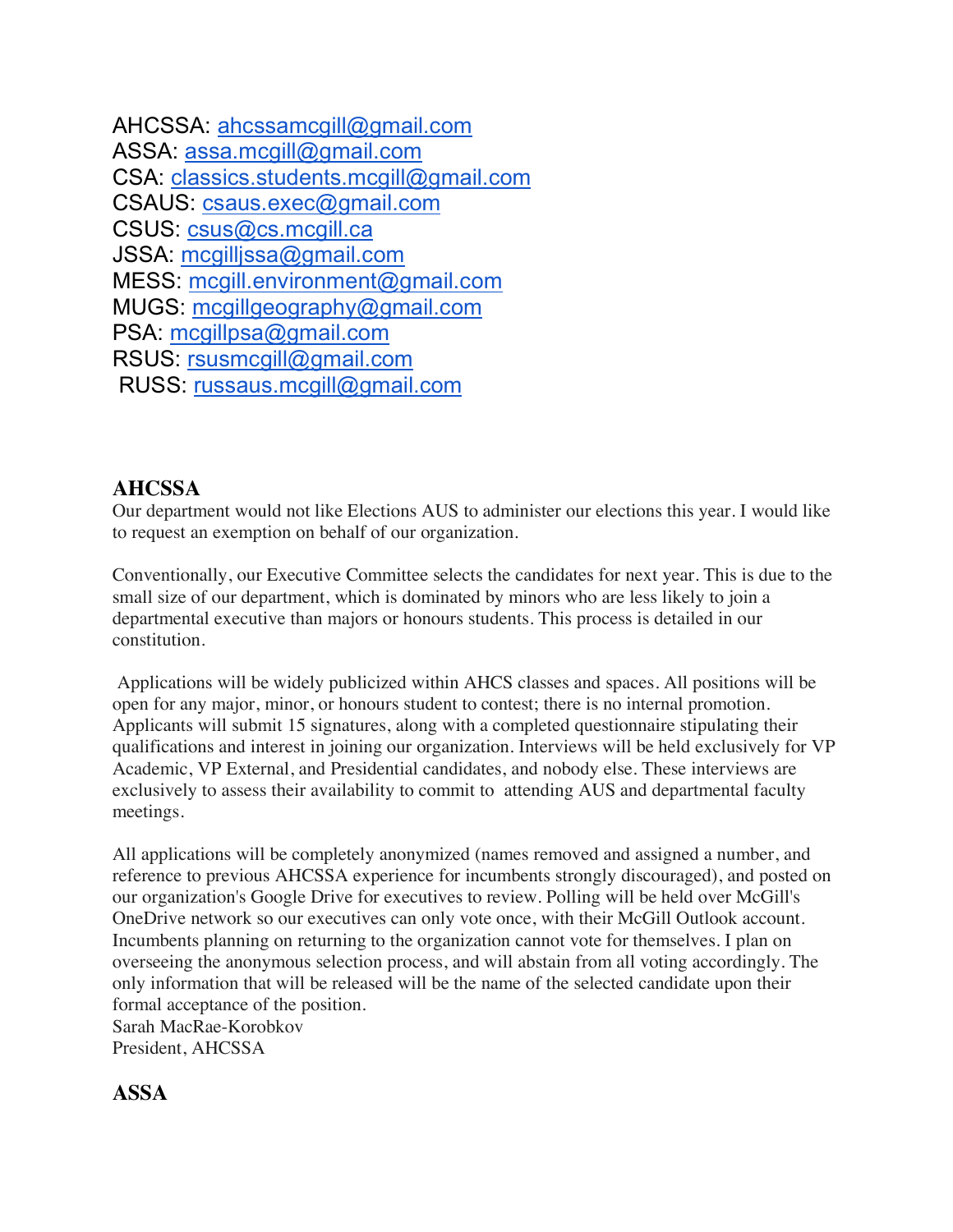ASSA would prefer to run our own elections. Because our department is very small and indisciplinary we allow non-african studies Arts students in political science, international development, history, and anthropology to hold exec positions. We plan to open applications during the same period as the departmental elections, or the week directly after, and advertise through our listservs and facebook.

# **CSA**

I am Daniel Whittle the President of the CSA. We have already emailed Erik requesting an exemption form the online elections as we were told to do at the time. I have CC'd him in this email to confirm this. I have attached below the form we submitted to him explaining the reasons that we wished to opt out of the online elections. If you need anything else from the CSA for the exemption process do not hesitate to contact me at the email listed in the signature line below

# **CSAUS**

CSAUS was granted an elections exemption last year, and we would like to request another one for the same reasons:

The Canadian Studies Association of Undergraduate Students (CSAUS) would like to request an Elections Clause Exemption from section 8.2 of the AUS Constitution for the 2018–2019 AUS election process. CSAUS represents an extremely small department (fewer than 40 students, including Canadian Studies minors) and as such, it is feasible and desirable for us to include any Canadian Studies student who is interested in holding a position with CSAUS to sit on our executive. Because of a small student population and low interest, this has resulted in an executive that has ranged between 3 and 8 members over the years.

Typically, the outgoing executive organizes a general assembly in April, at which any member can put forward their interest in holding a position. The three positions mandated by CSAUS' constitution (President; Vice-President, Finance; and Vice-President, External) are elected at this meeting, and students wishing to hold other positions (past examples include Vice-President, Internal; Vice-President, Events; and Editor-in-Chief of 'Canadian Content,' our undergraduate research journal) may put themselves forward for these positions as well. In September and January, Canadian Studies students are once again invited to join the executive if they wish to do so. This method of electing an executive is collaborative, encourages communication and networking among members, and results in an executive that is much more welcoming to student members than one formed by a typical process of election.

For these reasons, we request to be exempted from the AUS election process for the upcoming year, and to be permitted to maintain our current method of forming the CSAUS executive.

## **CSUS**

CSUS will not be using Elections AUS this year as most of our students are enroled in the faculty of science. As per the AUS Departmental Elections By-Laws section 2.4, interfaculty departments such as computer science have an exection automatically granted.

# **JSSA**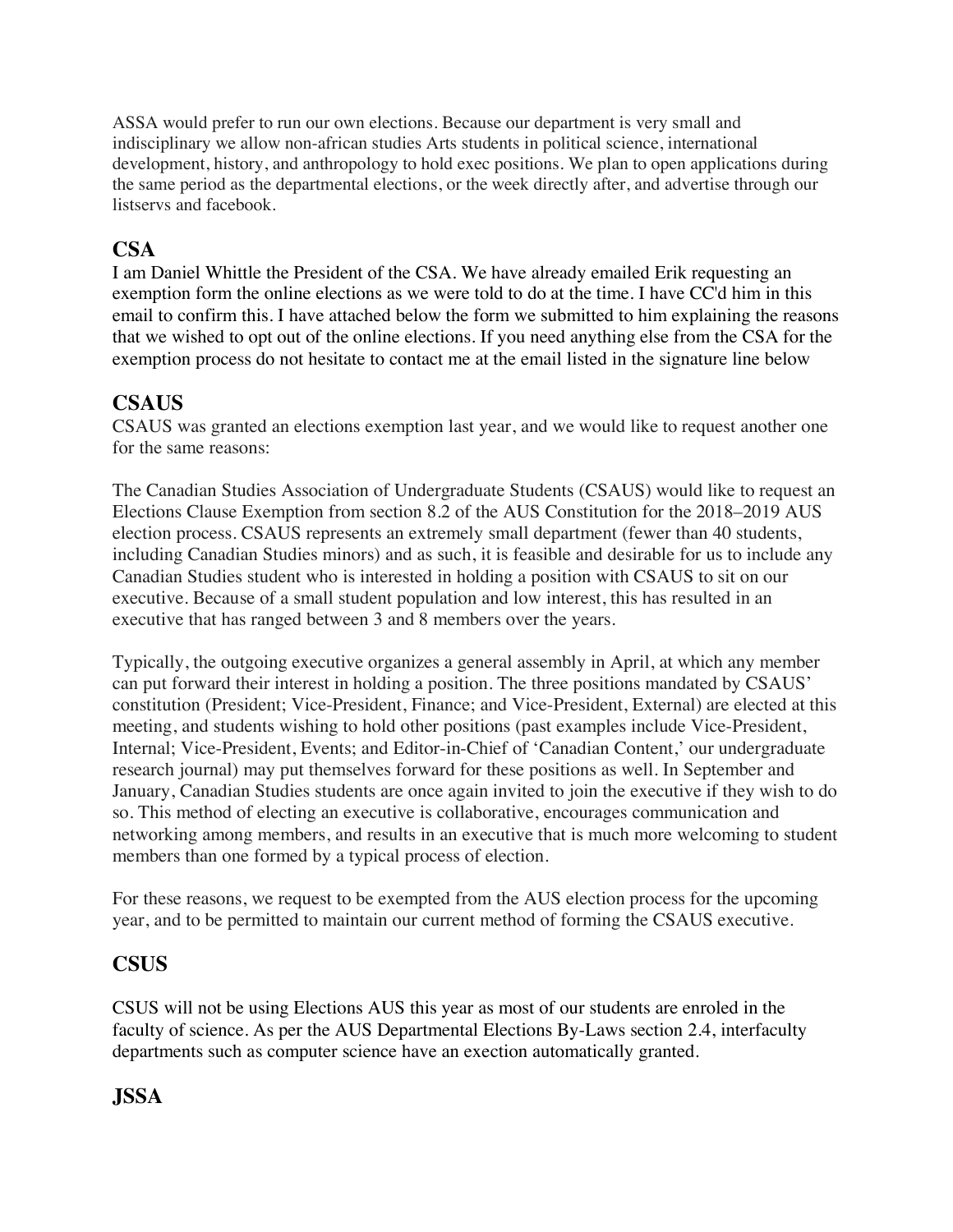#### Departmental Background

The Jewish Studies Program is a small department, consisting primarily of students in Minor programs. As of the Fall 2017 semester, there were 58 students enrolled in the program as either a minor or a major – which is down from the 2016-2017 academic year which saw 67 students enrolled in a Jewish Studies program. As such, there is a major risk of low voter turnout, as well as less interest in filling executive positions. It is worth noting that the JSSA existed in the past, but ceased to exist approximately 7-8 years ago when there was no effort made to ensure its continuing existence through the maintenance of an executive committee. We would like to opt out of Simply Voting software and propose an alternative election plan that is mindful of these aforementioned obstacles while still ensuring democracy.

#### Proposed Plan

Those who are enrolled in a Jewish Studies major or minor who wish to run for a position on the executive committee (consisting currently of President, Vice President External, Vice President Academic, Vice President Finance and Operations, and Vice President Communications), will complete a form on which they will declare their candidacy. On this same form the candidate will be required to answer a series of written questions on their skills and suitability to the position, as well as at least 20 signatures from the Jewish Studies membership (which is defined as any student enrolled in a Jewish studies class) supporting their candidacy. Following the submission of this application to the JSSA email  $(mcgilljssa@gmail.com)$ , each candidate's application will be carefully considered by the current JSSA executive, upon which the successful candidate will be appointed to the position for which they have declared their candidacy. If a member of the current executive is applying for a position, then they will recuse themselves from the evaluation of their own application as well as those for the same position so as to avoid conflicts of interest.

#### Proposed Timeline

The application for candidacy will be disseminated on the JSSA Facebook page as well as in the weekly listserv, to be released on the date of March 12th. The last day applications will be accepted is on March 19th at 11:59 pm. In the event that not enough applications are submitted, the extension will be extended by one day to March 20th at 11:59 pm. Between the dates of March 21 and March 27, the applications of each candidate will be evaluated. Candidates will be notified of the results on March 28th, with information made public to the greater JSSA membership through both listserv and Facebook.

Respectfully Submitted The JSSA Executive

### **MESS**

I believe we are planning to run our elections through the SUS platform! Please let me know what else you'd need from us, but from what I'm told we can use either the AUS or SUS platforms without jumping through any major hoops.

### **MUGS**

MUGS will be administering our own elections this year through the McGill myInvolvement site, which is the site we used last year. We do this because our eligible voters are both majors and minors spanning across multiple programs, including the BA, BSc, and Interfaculty Ba&Sc.

I discussed elections with Erik, the AUS President, on Friday, February 23rd during his office hours. From my understanding of the conversation we do not need to apply for a waiver, because